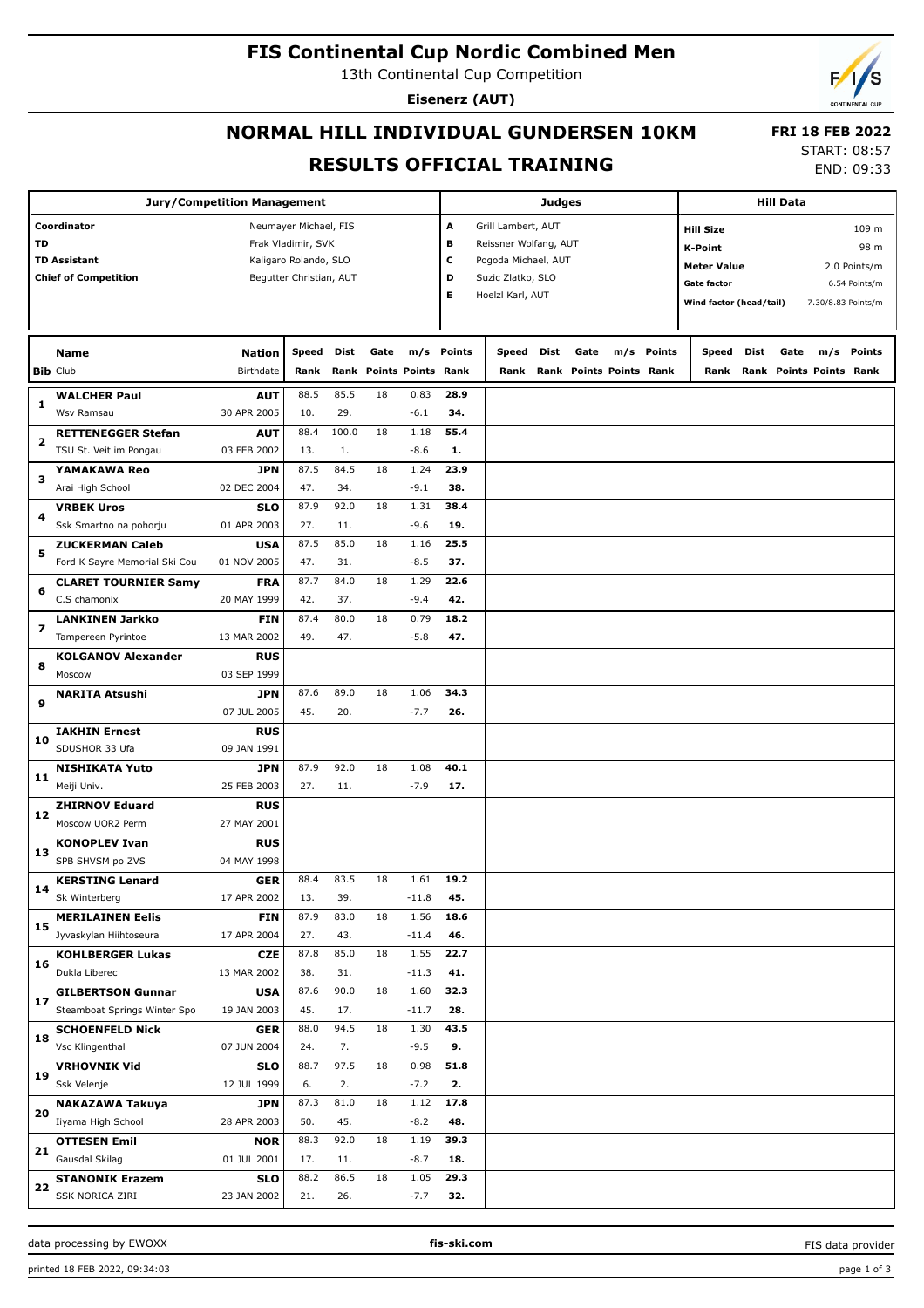## **FIS Continental Cup Nordic Combined Men**

13th Continental Cup Competition

**Eisenerz (AUT)**



## **NORMAL HILL INDIVIDUAL GUNDERSEN 10KM**

 **FRI 18 FEB 2022** START: 08:57

## **RESULTS OFFICIAL TRAINING**

| END: 09:33 |
|------------|

| Birthdate<br>Rank Points Points Rank<br><b>Bib Club</b><br>Rank<br>Rank<br>Rank Points Points Rank<br>Rank<br>Rank Points Points Rank<br><b>MICHAUD Tom</b><br>87.7<br>82.5<br>18<br>1.20<br>20.2<br><b>FRA</b><br>23<br>42.<br>44.<br>Union Sportive lamoura<br>11 NOV 2001<br>44.<br>$-8.8$<br>88.3<br>78.0<br>18<br>10.1<br><b>TIETAVAINEN Arsi</b><br><b>FIN</b><br>1.35<br>24<br>17.<br>48.<br>$-9.9$<br>50.<br>Kiteen Urheilijat<br>04 JAN 2004<br>87.8<br>89.0<br>18<br>1.56<br>30.6<br><b>REITER Severin</b><br><b>AUT</b><br>25<br>38.<br>20.<br>30.<br>SC Bischofshofen<br>30 JAN 2004<br>$-11.4$<br>87.9<br>91.5<br>18<br>1.62<br>35.2<br><b>ANDREWS Grant</b><br><b>USA</b><br>26<br>27.<br>15.<br>25.<br>Steamboat Springs Winter Spo<br>03 DEC 1997<br>$-11.8$<br>87.9<br>89.5<br>18<br>1.37<br>33.0<br><b>KARHUMAA Waltteri</b><br><b>FIN</b><br>27<br>27.<br>27.<br>Ounasvaara Ski club<br>07 JUN 2002<br>19.<br>$-10.0$<br>87.7<br>83.5<br>18<br>1.06<br>23.3<br><b>RADOVAN Stefano</b><br><b>ITA</b><br>28<br>42.<br>39.<br>$-7.7$<br>40.<br>GRUPPO SCIATORI FIAMME GI<br>26 APR 2003<br>87.8<br>85.0<br>18<br>29.3<br><b>GER</b><br>0.64<br><b>SOMMERFELDT Tristan</b><br>29<br>38.<br>$-4.7$<br>32.<br>Wsc Erzgebirge oberwiesenthal<br>16 DEC 2004<br>31.<br>90.0<br>18<br>36.2<br><b>LEV Samuel</b><br><b>AUT</b><br>87.8<br>1.07<br>30<br>38.<br>22.<br>Sz Velden<br>09 JAN 2003<br>17.<br>$-7.8$<br>87.9<br>84.0<br>18<br>0.75<br>26.5<br><b>EIKSUND SAETHRE Jakob</b><br><b>NOR</b><br>31<br>27.<br>37.<br>$-5.5$<br>36.<br>Fossum If<br>13 NOV 1999<br>77.0<br>18<br>0.65<br>13.3<br><b>KOSTNER Aaron</b><br><b>ITA</b><br>88.0<br>32<br>49.<br>$-4.7$<br>49.<br>GRUPPO SPORTIVO FIAMME OF<br>08 JUL 1999<br>24.<br>92.0<br>18<br>42.9<br><b>SLO</b><br>88.3<br>0.70<br><b>BRECL Gasper</b><br>33<br>17.<br>$-5.1$<br>Ssk Mislinja<br>18 NOV 1999<br>11.<br>10.<br>95.5<br>18<br>0.72<br>49.7<br><b>VILHELMSEN Emil</b><br><b>NOR</b><br>88.4<br>34<br>Mosjoen Il<br>18 JUL 1994<br>13.<br>4.<br>$-5.3$<br>4.<br><b>SKOGLUND Aleksander</b><br><b>NOR</b><br>35<br>Molde Og omegn if<br>06 MAY 1999<br>87.9<br>86.5<br>18<br>32.0<br><b>MARIOTTI Domenico</b><br><b>ITA</b><br>0.68<br>36<br>27.<br>29.<br>C.S. ESERCITO<br>09 OCT 2001<br>26.<br>$-5.0$<br>87.9<br>91.5<br>18<br>42.0<br><b>FRA</b><br>0.68<br><b>HEINIS Marco</b><br>37<br>27.<br>$-5.0$<br>Olympic Mont d or<br>14 APR 2003<br>15.<br>12.<br>81.0<br>18<br>0.54<br>22.1<br><b>TYRODE Mael</b><br><b>FRA</b><br>88.5<br>38<br>43.<br>S.C les fourgs<br>31 JUL 2000<br>10.<br>45.<br>$-3.9$<br>88.5<br>38.2<br><b>SIEGEMUND Nick</b><br>88.4<br>18<br>0.38<br><b>GER</b><br>39<br>Vsc Klingenthal<br>12 AUG 2000<br>13.<br>22.<br>$-2.8$<br>20.<br><b>KONVALINKA Jiri</b><br><b>CZE</b><br>40<br>Dukla Liberec<br>27 NOV 2004<br>93.5<br>18<br>0.41<br>48.0<br><b>KLAPFER Lukas</b><br><b>AUT</b><br>88.6<br>41<br>SC Erzbergland-Steiermark<br>7.<br>8.<br>5.<br>25 DEC 1985<br>$-3.0$<br>83.5<br>35.3<br><b>FRANK Christian</b><br>87.9<br>18<br>$-0.49$<br><b>GER</b><br>42<br>Sk Berchtesgaden<br>17 JUN 2001<br>27.<br>39.<br>4.3<br>24.<br>85.5<br>87.9<br>41.8<br>18<br>$-0.77$<br><b>AUT</b><br><b>RAINER Marc Luis</b><br>43<br>SK Saalfelden-Salzburg<br>22 SEP 1999<br>27.<br>29.<br>6.8<br>13.<br>83.5<br>38.2<br>88.0<br>18<br>$-0.82$<br><b>EINKEMMER Manuel</b><br><b>AUT</b><br>44<br>WSV Woergl<br>23 JUN 2001<br>24.<br>39.<br>7.2<br>20.<br>76.0<br>23.8<br>87.9<br>18<br>$-0.88$<br><b>AUT</b><br><b>OBERMEYR Fabio</b><br>45<br>WSC Bad Mitterndorf<br>39.<br>08 AUG 2000<br>27.<br>50.<br>7.8<br>88.2<br>84.5<br>41.2<br>18<br>$-0.93$<br><b>KOLB Florian</b><br><b>AUT</b><br>46<br>Nordic Team Absam<br>15.<br>24 NOV 2001<br>21.<br>34.<br>8.2<br>84.5<br>$-0.99$<br>41.7<br>88.6<br>18<br><b>JOEBSTL Thomas</b><br><b>AUT</b><br>47<br>SG Klagenfurt-Kaernten<br>22 SEP 1995<br>7.<br>34.<br>8.7<br>14.<br>88.0<br>46.4<br>88.2<br>18<br>$-0.72$<br><b>BURAAS Lars</b><br><b>NOR</b><br>48<br>Hurdal IL<br>17 JAN 1995<br>6.4<br>7.<br>21.<br>23. | Name | Nation | Speed | Dist | Gate | m/s Points | Speed | Dist | Gate | m/s | Points | Speed | Dist | Gate | m/s Points |
|------------------------------------------------------------------------------------------------------------------------------------------------------------------------------------------------------------------------------------------------------------------------------------------------------------------------------------------------------------------------------------------------------------------------------------------------------------------------------------------------------------------------------------------------------------------------------------------------------------------------------------------------------------------------------------------------------------------------------------------------------------------------------------------------------------------------------------------------------------------------------------------------------------------------------------------------------------------------------------------------------------------------------------------------------------------------------------------------------------------------------------------------------------------------------------------------------------------------------------------------------------------------------------------------------------------------------------------------------------------------------------------------------------------------------------------------------------------------------------------------------------------------------------------------------------------------------------------------------------------------------------------------------------------------------------------------------------------------------------------------------------------------------------------------------------------------------------------------------------------------------------------------------------------------------------------------------------------------------------------------------------------------------------------------------------------------------------------------------------------------------------------------------------------------------------------------------------------------------------------------------------------------------------------------------------------------------------------------------------------------------------------------------------------------------------------------------------------------------------------------------------------------------------------------------------------------------------------------------------------------------------------------------------------------------------------------------------------------------------------------------------------------------------------------------------------------------------------------------------------------------------------------------------------------------------------------------------------------------------------------------------------------------------------------------------------------------------------------------------------------------------------------------------------------------------------------------------------------------------------------------------------------------------------------------------------------------------------------------------------------------------------------------------------------------------------------------------------------------------------------------------------------------------------------------------------------------------------------------------------------------------------------------------------------------------------------------------------------------------------------------------------------------------------------------------------------------------------------------------------------------------------------------------------------------------------------------------------------------------------------------------------------------------------------------------------------|------|--------|-------|------|------|------------|-------|------|------|-----|--------|-------|------|------|------------|
|                                                                                                                                                                                                                                                                                                                                                                                                                                                                                                                                                                                                                                                                                                                                                                                                                                                                                                                                                                                                                                                                                                                                                                                                                                                                                                                                                                                                                                                                                                                                                                                                                                                                                                                                                                                                                                                                                                                                                                                                                                                                                                                                                                                                                                                                                                                                                                                                                                                                                                                                                                                                                                                                                                                                                                                                                                                                                                                                                                                                                                                                                                                                                                                                                                                                                                                                                                                                                                                                                                                                                                                                                                                                                                                                                                                                                                                                                                                                                                                                                                                                        |      |        |       |      |      |            |       |      |      |     |        |       |      |      |            |
|                                                                                                                                                                                                                                                                                                                                                                                                                                                                                                                                                                                                                                                                                                                                                                                                                                                                                                                                                                                                                                                                                                                                                                                                                                                                                                                                                                                                                                                                                                                                                                                                                                                                                                                                                                                                                                                                                                                                                                                                                                                                                                                                                                                                                                                                                                                                                                                                                                                                                                                                                                                                                                                                                                                                                                                                                                                                                                                                                                                                                                                                                                                                                                                                                                                                                                                                                                                                                                                                                                                                                                                                                                                                                                                                                                                                                                                                                                                                                                                                                                                                        |      |        |       |      |      |            |       |      |      |     |        |       |      |      |            |
|                                                                                                                                                                                                                                                                                                                                                                                                                                                                                                                                                                                                                                                                                                                                                                                                                                                                                                                                                                                                                                                                                                                                                                                                                                                                                                                                                                                                                                                                                                                                                                                                                                                                                                                                                                                                                                                                                                                                                                                                                                                                                                                                                                                                                                                                                                                                                                                                                                                                                                                                                                                                                                                                                                                                                                                                                                                                                                                                                                                                                                                                                                                                                                                                                                                                                                                                                                                                                                                                                                                                                                                                                                                                                                                                                                                                                                                                                                                                                                                                                                                                        |      |        |       |      |      |            |       |      |      |     |        |       |      |      |            |
|                                                                                                                                                                                                                                                                                                                                                                                                                                                                                                                                                                                                                                                                                                                                                                                                                                                                                                                                                                                                                                                                                                                                                                                                                                                                                                                                                                                                                                                                                                                                                                                                                                                                                                                                                                                                                                                                                                                                                                                                                                                                                                                                                                                                                                                                                                                                                                                                                                                                                                                                                                                                                                                                                                                                                                                                                                                                                                                                                                                                                                                                                                                                                                                                                                                                                                                                                                                                                                                                                                                                                                                                                                                                                                                                                                                                                                                                                                                                                                                                                                                                        |      |        |       |      |      |            |       |      |      |     |        |       |      |      |            |
|                                                                                                                                                                                                                                                                                                                                                                                                                                                                                                                                                                                                                                                                                                                                                                                                                                                                                                                                                                                                                                                                                                                                                                                                                                                                                                                                                                                                                                                                                                                                                                                                                                                                                                                                                                                                                                                                                                                                                                                                                                                                                                                                                                                                                                                                                                                                                                                                                                                                                                                                                                                                                                                                                                                                                                                                                                                                                                                                                                                                                                                                                                                                                                                                                                                                                                                                                                                                                                                                                                                                                                                                                                                                                                                                                                                                                                                                                                                                                                                                                                                                        |      |        |       |      |      |            |       |      |      |     |        |       |      |      |            |
|                                                                                                                                                                                                                                                                                                                                                                                                                                                                                                                                                                                                                                                                                                                                                                                                                                                                                                                                                                                                                                                                                                                                                                                                                                                                                                                                                                                                                                                                                                                                                                                                                                                                                                                                                                                                                                                                                                                                                                                                                                                                                                                                                                                                                                                                                                                                                                                                                                                                                                                                                                                                                                                                                                                                                                                                                                                                                                                                                                                                                                                                                                                                                                                                                                                                                                                                                                                                                                                                                                                                                                                                                                                                                                                                                                                                                                                                                                                                                                                                                                                                        |      |        |       |      |      |            |       |      |      |     |        |       |      |      |            |
|                                                                                                                                                                                                                                                                                                                                                                                                                                                                                                                                                                                                                                                                                                                                                                                                                                                                                                                                                                                                                                                                                                                                                                                                                                                                                                                                                                                                                                                                                                                                                                                                                                                                                                                                                                                                                                                                                                                                                                                                                                                                                                                                                                                                                                                                                                                                                                                                                                                                                                                                                                                                                                                                                                                                                                                                                                                                                                                                                                                                                                                                                                                                                                                                                                                                                                                                                                                                                                                                                                                                                                                                                                                                                                                                                                                                                                                                                                                                                                                                                                                                        |      |        |       |      |      |            |       |      |      |     |        |       |      |      |            |
|                                                                                                                                                                                                                                                                                                                                                                                                                                                                                                                                                                                                                                                                                                                                                                                                                                                                                                                                                                                                                                                                                                                                                                                                                                                                                                                                                                                                                                                                                                                                                                                                                                                                                                                                                                                                                                                                                                                                                                                                                                                                                                                                                                                                                                                                                                                                                                                                                                                                                                                                                                                                                                                                                                                                                                                                                                                                                                                                                                                                                                                                                                                                                                                                                                                                                                                                                                                                                                                                                                                                                                                                                                                                                                                                                                                                                                                                                                                                                                                                                                                                        |      |        |       |      |      |            |       |      |      |     |        |       |      |      |            |
|                                                                                                                                                                                                                                                                                                                                                                                                                                                                                                                                                                                                                                                                                                                                                                                                                                                                                                                                                                                                                                                                                                                                                                                                                                                                                                                                                                                                                                                                                                                                                                                                                                                                                                                                                                                                                                                                                                                                                                                                                                                                                                                                                                                                                                                                                                                                                                                                                                                                                                                                                                                                                                                                                                                                                                                                                                                                                                                                                                                                                                                                                                                                                                                                                                                                                                                                                                                                                                                                                                                                                                                                                                                                                                                                                                                                                                                                                                                                                                                                                                                                        |      |        |       |      |      |            |       |      |      |     |        |       |      |      |            |
|                                                                                                                                                                                                                                                                                                                                                                                                                                                                                                                                                                                                                                                                                                                                                                                                                                                                                                                                                                                                                                                                                                                                                                                                                                                                                                                                                                                                                                                                                                                                                                                                                                                                                                                                                                                                                                                                                                                                                                                                                                                                                                                                                                                                                                                                                                                                                                                                                                                                                                                                                                                                                                                                                                                                                                                                                                                                                                                                                                                                                                                                                                                                                                                                                                                                                                                                                                                                                                                                                                                                                                                                                                                                                                                                                                                                                                                                                                                                                                                                                                                                        |      |        |       |      |      |            |       |      |      |     |        |       |      |      |            |
|                                                                                                                                                                                                                                                                                                                                                                                                                                                                                                                                                                                                                                                                                                                                                                                                                                                                                                                                                                                                                                                                                                                                                                                                                                                                                                                                                                                                                                                                                                                                                                                                                                                                                                                                                                                                                                                                                                                                                                                                                                                                                                                                                                                                                                                                                                                                                                                                                                                                                                                                                                                                                                                                                                                                                                                                                                                                                                                                                                                                                                                                                                                                                                                                                                                                                                                                                                                                                                                                                                                                                                                                                                                                                                                                                                                                                                                                                                                                                                                                                                                                        |      |        |       |      |      |            |       |      |      |     |        |       |      |      |            |
|                                                                                                                                                                                                                                                                                                                                                                                                                                                                                                                                                                                                                                                                                                                                                                                                                                                                                                                                                                                                                                                                                                                                                                                                                                                                                                                                                                                                                                                                                                                                                                                                                                                                                                                                                                                                                                                                                                                                                                                                                                                                                                                                                                                                                                                                                                                                                                                                                                                                                                                                                                                                                                                                                                                                                                                                                                                                                                                                                                                                                                                                                                                                                                                                                                                                                                                                                                                                                                                                                                                                                                                                                                                                                                                                                                                                                                                                                                                                                                                                                                                                        |      |        |       |      |      |            |       |      |      |     |        |       |      |      |            |
|                                                                                                                                                                                                                                                                                                                                                                                                                                                                                                                                                                                                                                                                                                                                                                                                                                                                                                                                                                                                                                                                                                                                                                                                                                                                                                                                                                                                                                                                                                                                                                                                                                                                                                                                                                                                                                                                                                                                                                                                                                                                                                                                                                                                                                                                                                                                                                                                                                                                                                                                                                                                                                                                                                                                                                                                                                                                                                                                                                                                                                                                                                                                                                                                                                                                                                                                                                                                                                                                                                                                                                                                                                                                                                                                                                                                                                                                                                                                                                                                                                                                        |      |        |       |      |      |            |       |      |      |     |        |       |      |      |            |
|                                                                                                                                                                                                                                                                                                                                                                                                                                                                                                                                                                                                                                                                                                                                                                                                                                                                                                                                                                                                                                                                                                                                                                                                                                                                                                                                                                                                                                                                                                                                                                                                                                                                                                                                                                                                                                                                                                                                                                                                                                                                                                                                                                                                                                                                                                                                                                                                                                                                                                                                                                                                                                                                                                                                                                                                                                                                                                                                                                                                                                                                                                                                                                                                                                                                                                                                                                                                                                                                                                                                                                                                                                                                                                                                                                                                                                                                                                                                                                                                                                                                        |      |        |       |      |      |            |       |      |      |     |        |       |      |      |            |
|                                                                                                                                                                                                                                                                                                                                                                                                                                                                                                                                                                                                                                                                                                                                                                                                                                                                                                                                                                                                                                                                                                                                                                                                                                                                                                                                                                                                                                                                                                                                                                                                                                                                                                                                                                                                                                                                                                                                                                                                                                                                                                                                                                                                                                                                                                                                                                                                                                                                                                                                                                                                                                                                                                                                                                                                                                                                                                                                                                                                                                                                                                                                                                                                                                                                                                                                                                                                                                                                                                                                                                                                                                                                                                                                                                                                                                                                                                                                                                                                                                                                        |      |        |       |      |      |            |       |      |      |     |        |       |      |      |            |
|                                                                                                                                                                                                                                                                                                                                                                                                                                                                                                                                                                                                                                                                                                                                                                                                                                                                                                                                                                                                                                                                                                                                                                                                                                                                                                                                                                                                                                                                                                                                                                                                                                                                                                                                                                                                                                                                                                                                                                                                                                                                                                                                                                                                                                                                                                                                                                                                                                                                                                                                                                                                                                                                                                                                                                                                                                                                                                                                                                                                                                                                                                                                                                                                                                                                                                                                                                                                                                                                                                                                                                                                                                                                                                                                                                                                                                                                                                                                                                                                                                                                        |      |        |       |      |      |            |       |      |      |     |        |       |      |      |            |
|                                                                                                                                                                                                                                                                                                                                                                                                                                                                                                                                                                                                                                                                                                                                                                                                                                                                                                                                                                                                                                                                                                                                                                                                                                                                                                                                                                                                                                                                                                                                                                                                                                                                                                                                                                                                                                                                                                                                                                                                                                                                                                                                                                                                                                                                                                                                                                                                                                                                                                                                                                                                                                                                                                                                                                                                                                                                                                                                                                                                                                                                                                                                                                                                                                                                                                                                                                                                                                                                                                                                                                                                                                                                                                                                                                                                                                                                                                                                                                                                                                                                        |      |        |       |      |      |            |       |      |      |     |        |       |      |      |            |
|                                                                                                                                                                                                                                                                                                                                                                                                                                                                                                                                                                                                                                                                                                                                                                                                                                                                                                                                                                                                                                                                                                                                                                                                                                                                                                                                                                                                                                                                                                                                                                                                                                                                                                                                                                                                                                                                                                                                                                                                                                                                                                                                                                                                                                                                                                                                                                                                                                                                                                                                                                                                                                                                                                                                                                                                                                                                                                                                                                                                                                                                                                                                                                                                                                                                                                                                                                                                                                                                                                                                                                                                                                                                                                                                                                                                                                                                                                                                                                                                                                                                        |      |        |       |      |      |            |       |      |      |     |        |       |      |      |            |
|                                                                                                                                                                                                                                                                                                                                                                                                                                                                                                                                                                                                                                                                                                                                                                                                                                                                                                                                                                                                                                                                                                                                                                                                                                                                                                                                                                                                                                                                                                                                                                                                                                                                                                                                                                                                                                                                                                                                                                                                                                                                                                                                                                                                                                                                                                                                                                                                                                                                                                                                                                                                                                                                                                                                                                                                                                                                                                                                                                                                                                                                                                                                                                                                                                                                                                                                                                                                                                                                                                                                                                                                                                                                                                                                                                                                                                                                                                                                                                                                                                                                        |      |        |       |      |      |            |       |      |      |     |        |       |      |      |            |
|                                                                                                                                                                                                                                                                                                                                                                                                                                                                                                                                                                                                                                                                                                                                                                                                                                                                                                                                                                                                                                                                                                                                                                                                                                                                                                                                                                                                                                                                                                                                                                                                                                                                                                                                                                                                                                                                                                                                                                                                                                                                                                                                                                                                                                                                                                                                                                                                                                                                                                                                                                                                                                                                                                                                                                                                                                                                                                                                                                                                                                                                                                                                                                                                                                                                                                                                                                                                                                                                                                                                                                                                                                                                                                                                                                                                                                                                                                                                                                                                                                                                        |      |        |       |      |      |            |       |      |      |     |        |       |      |      |            |
|                                                                                                                                                                                                                                                                                                                                                                                                                                                                                                                                                                                                                                                                                                                                                                                                                                                                                                                                                                                                                                                                                                                                                                                                                                                                                                                                                                                                                                                                                                                                                                                                                                                                                                                                                                                                                                                                                                                                                                                                                                                                                                                                                                                                                                                                                                                                                                                                                                                                                                                                                                                                                                                                                                                                                                                                                                                                                                                                                                                                                                                                                                                                                                                                                                                                                                                                                                                                                                                                                                                                                                                                                                                                                                                                                                                                                                                                                                                                                                                                                                                                        |      |        |       |      |      |            |       |      |      |     |        |       |      |      |            |
|                                                                                                                                                                                                                                                                                                                                                                                                                                                                                                                                                                                                                                                                                                                                                                                                                                                                                                                                                                                                                                                                                                                                                                                                                                                                                                                                                                                                                                                                                                                                                                                                                                                                                                                                                                                                                                                                                                                                                                                                                                                                                                                                                                                                                                                                                                                                                                                                                                                                                                                                                                                                                                                                                                                                                                                                                                                                                                                                                                                                                                                                                                                                                                                                                                                                                                                                                                                                                                                                                                                                                                                                                                                                                                                                                                                                                                                                                                                                                                                                                                                                        |      |        |       |      |      |            |       |      |      |     |        |       |      |      |            |
|                                                                                                                                                                                                                                                                                                                                                                                                                                                                                                                                                                                                                                                                                                                                                                                                                                                                                                                                                                                                                                                                                                                                                                                                                                                                                                                                                                                                                                                                                                                                                                                                                                                                                                                                                                                                                                                                                                                                                                                                                                                                                                                                                                                                                                                                                                                                                                                                                                                                                                                                                                                                                                                                                                                                                                                                                                                                                                                                                                                                                                                                                                                                                                                                                                                                                                                                                                                                                                                                                                                                                                                                                                                                                                                                                                                                                                                                                                                                                                                                                                                                        |      |        |       |      |      |            |       |      |      |     |        |       |      |      |            |
|                                                                                                                                                                                                                                                                                                                                                                                                                                                                                                                                                                                                                                                                                                                                                                                                                                                                                                                                                                                                                                                                                                                                                                                                                                                                                                                                                                                                                                                                                                                                                                                                                                                                                                                                                                                                                                                                                                                                                                                                                                                                                                                                                                                                                                                                                                                                                                                                                                                                                                                                                                                                                                                                                                                                                                                                                                                                                                                                                                                                                                                                                                                                                                                                                                                                                                                                                                                                                                                                                                                                                                                                                                                                                                                                                                                                                                                                                                                                                                                                                                                                        |      |        |       |      |      |            |       |      |      |     |        |       |      |      |            |
|                                                                                                                                                                                                                                                                                                                                                                                                                                                                                                                                                                                                                                                                                                                                                                                                                                                                                                                                                                                                                                                                                                                                                                                                                                                                                                                                                                                                                                                                                                                                                                                                                                                                                                                                                                                                                                                                                                                                                                                                                                                                                                                                                                                                                                                                                                                                                                                                                                                                                                                                                                                                                                                                                                                                                                                                                                                                                                                                                                                                                                                                                                                                                                                                                                                                                                                                                                                                                                                                                                                                                                                                                                                                                                                                                                                                                                                                                                                                                                                                                                                                        |      |        |       |      |      |            |       |      |      |     |        |       |      |      |            |
|                                                                                                                                                                                                                                                                                                                                                                                                                                                                                                                                                                                                                                                                                                                                                                                                                                                                                                                                                                                                                                                                                                                                                                                                                                                                                                                                                                                                                                                                                                                                                                                                                                                                                                                                                                                                                                                                                                                                                                                                                                                                                                                                                                                                                                                                                                                                                                                                                                                                                                                                                                                                                                                                                                                                                                                                                                                                                                                                                                                                                                                                                                                                                                                                                                                                                                                                                                                                                                                                                                                                                                                                                                                                                                                                                                                                                                                                                                                                                                                                                                                                        |      |        |       |      |      |            |       |      |      |     |        |       |      |      |            |
|                                                                                                                                                                                                                                                                                                                                                                                                                                                                                                                                                                                                                                                                                                                                                                                                                                                                                                                                                                                                                                                                                                                                                                                                                                                                                                                                                                                                                                                                                                                                                                                                                                                                                                                                                                                                                                                                                                                                                                                                                                                                                                                                                                                                                                                                                                                                                                                                                                                                                                                                                                                                                                                                                                                                                                                                                                                                                                                                                                                                                                                                                                                                                                                                                                                                                                                                                                                                                                                                                                                                                                                                                                                                                                                                                                                                                                                                                                                                                                                                                                                                        |      |        |       |      |      |            |       |      |      |     |        |       |      |      |            |
|                                                                                                                                                                                                                                                                                                                                                                                                                                                                                                                                                                                                                                                                                                                                                                                                                                                                                                                                                                                                                                                                                                                                                                                                                                                                                                                                                                                                                                                                                                                                                                                                                                                                                                                                                                                                                                                                                                                                                                                                                                                                                                                                                                                                                                                                                                                                                                                                                                                                                                                                                                                                                                                                                                                                                                                                                                                                                                                                                                                                                                                                                                                                                                                                                                                                                                                                                                                                                                                                                                                                                                                                                                                                                                                                                                                                                                                                                                                                                                                                                                                                        |      |        |       |      |      |            |       |      |      |     |        |       |      |      |            |
|                                                                                                                                                                                                                                                                                                                                                                                                                                                                                                                                                                                                                                                                                                                                                                                                                                                                                                                                                                                                                                                                                                                                                                                                                                                                                                                                                                                                                                                                                                                                                                                                                                                                                                                                                                                                                                                                                                                                                                                                                                                                                                                                                                                                                                                                                                                                                                                                                                                                                                                                                                                                                                                                                                                                                                                                                                                                                                                                                                                                                                                                                                                                                                                                                                                                                                                                                                                                                                                                                                                                                                                                                                                                                                                                                                                                                                                                                                                                                                                                                                                                        |      |        |       |      |      |            |       |      |      |     |        |       |      |      |            |
|                                                                                                                                                                                                                                                                                                                                                                                                                                                                                                                                                                                                                                                                                                                                                                                                                                                                                                                                                                                                                                                                                                                                                                                                                                                                                                                                                                                                                                                                                                                                                                                                                                                                                                                                                                                                                                                                                                                                                                                                                                                                                                                                                                                                                                                                                                                                                                                                                                                                                                                                                                                                                                                                                                                                                                                                                                                                                                                                                                                                                                                                                                                                                                                                                                                                                                                                                                                                                                                                                                                                                                                                                                                                                                                                                                                                                                                                                                                                                                                                                                                                        |      |        |       |      |      |            |       |      |      |     |        |       |      |      |            |
|                                                                                                                                                                                                                                                                                                                                                                                                                                                                                                                                                                                                                                                                                                                                                                                                                                                                                                                                                                                                                                                                                                                                                                                                                                                                                                                                                                                                                                                                                                                                                                                                                                                                                                                                                                                                                                                                                                                                                                                                                                                                                                                                                                                                                                                                                                                                                                                                                                                                                                                                                                                                                                                                                                                                                                                                                                                                                                                                                                                                                                                                                                                                                                                                                                                                                                                                                                                                                                                                                                                                                                                                                                                                                                                                                                                                                                                                                                                                                                                                                                                                        |      |        |       |      |      |            |       |      |      |     |        |       |      |      |            |
|                                                                                                                                                                                                                                                                                                                                                                                                                                                                                                                                                                                                                                                                                                                                                                                                                                                                                                                                                                                                                                                                                                                                                                                                                                                                                                                                                                                                                                                                                                                                                                                                                                                                                                                                                                                                                                                                                                                                                                                                                                                                                                                                                                                                                                                                                                                                                                                                                                                                                                                                                                                                                                                                                                                                                                                                                                                                                                                                                                                                                                                                                                                                                                                                                                                                                                                                                                                                                                                                                                                                                                                                                                                                                                                                                                                                                                                                                                                                                                                                                                                                        |      |        |       |      |      |            |       |      |      |     |        |       |      |      |            |
|                                                                                                                                                                                                                                                                                                                                                                                                                                                                                                                                                                                                                                                                                                                                                                                                                                                                                                                                                                                                                                                                                                                                                                                                                                                                                                                                                                                                                                                                                                                                                                                                                                                                                                                                                                                                                                                                                                                                                                                                                                                                                                                                                                                                                                                                                                                                                                                                                                                                                                                                                                                                                                                                                                                                                                                                                                                                                                                                                                                                                                                                                                                                                                                                                                                                                                                                                                                                                                                                                                                                                                                                                                                                                                                                                                                                                                                                                                                                                                                                                                                                        |      |        |       |      |      |            |       |      |      |     |        |       |      |      |            |
|                                                                                                                                                                                                                                                                                                                                                                                                                                                                                                                                                                                                                                                                                                                                                                                                                                                                                                                                                                                                                                                                                                                                                                                                                                                                                                                                                                                                                                                                                                                                                                                                                                                                                                                                                                                                                                                                                                                                                                                                                                                                                                                                                                                                                                                                                                                                                                                                                                                                                                                                                                                                                                                                                                                                                                                                                                                                                                                                                                                                                                                                                                                                                                                                                                                                                                                                                                                                                                                                                                                                                                                                                                                                                                                                                                                                                                                                                                                                                                                                                                                                        |      |        |       |      |      |            |       |      |      |     |        |       |      |      |            |
|                                                                                                                                                                                                                                                                                                                                                                                                                                                                                                                                                                                                                                                                                                                                                                                                                                                                                                                                                                                                                                                                                                                                                                                                                                                                                                                                                                                                                                                                                                                                                                                                                                                                                                                                                                                                                                                                                                                                                                                                                                                                                                                                                                                                                                                                                                                                                                                                                                                                                                                                                                                                                                                                                                                                                                                                                                                                                                                                                                                                                                                                                                                                                                                                                                                                                                                                                                                                                                                                                                                                                                                                                                                                                                                                                                                                                                                                                                                                                                                                                                                                        |      |        |       |      |      |            |       |      |      |     |        |       |      |      |            |
|                                                                                                                                                                                                                                                                                                                                                                                                                                                                                                                                                                                                                                                                                                                                                                                                                                                                                                                                                                                                                                                                                                                                                                                                                                                                                                                                                                                                                                                                                                                                                                                                                                                                                                                                                                                                                                                                                                                                                                                                                                                                                                                                                                                                                                                                                                                                                                                                                                                                                                                                                                                                                                                                                                                                                                                                                                                                                                                                                                                                                                                                                                                                                                                                                                                                                                                                                                                                                                                                                                                                                                                                                                                                                                                                                                                                                                                                                                                                                                                                                                                                        |      |        |       |      |      |            |       |      |      |     |        |       |      |      |            |
|                                                                                                                                                                                                                                                                                                                                                                                                                                                                                                                                                                                                                                                                                                                                                                                                                                                                                                                                                                                                                                                                                                                                                                                                                                                                                                                                                                                                                                                                                                                                                                                                                                                                                                                                                                                                                                                                                                                                                                                                                                                                                                                                                                                                                                                                                                                                                                                                                                                                                                                                                                                                                                                                                                                                                                                                                                                                                                                                                                                                                                                                                                                                                                                                                                                                                                                                                                                                                                                                                                                                                                                                                                                                                                                                                                                                                                                                                                                                                                                                                                                                        |      |        |       |      |      |            |       |      |      |     |        |       |      |      |            |
|                                                                                                                                                                                                                                                                                                                                                                                                                                                                                                                                                                                                                                                                                                                                                                                                                                                                                                                                                                                                                                                                                                                                                                                                                                                                                                                                                                                                                                                                                                                                                                                                                                                                                                                                                                                                                                                                                                                                                                                                                                                                                                                                                                                                                                                                                                                                                                                                                                                                                                                                                                                                                                                                                                                                                                                                                                                                                                                                                                                                                                                                                                                                                                                                                                                                                                                                                                                                                                                                                                                                                                                                                                                                                                                                                                                                                                                                                                                                                                                                                                                                        |      |        |       |      |      |            |       |      |      |     |        |       |      |      |            |
|                                                                                                                                                                                                                                                                                                                                                                                                                                                                                                                                                                                                                                                                                                                                                                                                                                                                                                                                                                                                                                                                                                                                                                                                                                                                                                                                                                                                                                                                                                                                                                                                                                                                                                                                                                                                                                                                                                                                                                                                                                                                                                                                                                                                                                                                                                                                                                                                                                                                                                                                                                                                                                                                                                                                                                                                                                                                                                                                                                                                                                                                                                                                                                                                                                                                                                                                                                                                                                                                                                                                                                                                                                                                                                                                                                                                                                                                                                                                                                                                                                                                        |      |        |       |      |      |            |       |      |      |     |        |       |      |      |            |
|                                                                                                                                                                                                                                                                                                                                                                                                                                                                                                                                                                                                                                                                                                                                                                                                                                                                                                                                                                                                                                                                                                                                                                                                                                                                                                                                                                                                                                                                                                                                                                                                                                                                                                                                                                                                                                                                                                                                                                                                                                                                                                                                                                                                                                                                                                                                                                                                                                                                                                                                                                                                                                                                                                                                                                                                                                                                                                                                                                                                                                                                                                                                                                                                                                                                                                                                                                                                                                                                                                                                                                                                                                                                                                                                                                                                                                                                                                                                                                                                                                                                        |      |        |       |      |      |            |       |      |      |     |        |       |      |      |            |
|                                                                                                                                                                                                                                                                                                                                                                                                                                                                                                                                                                                                                                                                                                                                                                                                                                                                                                                                                                                                                                                                                                                                                                                                                                                                                                                                                                                                                                                                                                                                                                                                                                                                                                                                                                                                                                                                                                                                                                                                                                                                                                                                                                                                                                                                                                                                                                                                                                                                                                                                                                                                                                                                                                                                                                                                                                                                                                                                                                                                                                                                                                                                                                                                                                                                                                                                                                                                                                                                                                                                                                                                                                                                                                                                                                                                                                                                                                                                                                                                                                                                        |      |        |       |      |      |            |       |      |      |     |        |       |      |      |            |
|                                                                                                                                                                                                                                                                                                                                                                                                                                                                                                                                                                                                                                                                                                                                                                                                                                                                                                                                                                                                                                                                                                                                                                                                                                                                                                                                                                                                                                                                                                                                                                                                                                                                                                                                                                                                                                                                                                                                                                                                                                                                                                                                                                                                                                                                                                                                                                                                                                                                                                                                                                                                                                                                                                                                                                                                                                                                                                                                                                                                                                                                                                                                                                                                                                                                                                                                                                                                                                                                                                                                                                                                                                                                                                                                                                                                                                                                                                                                                                                                                                                                        |      |        |       |      |      |            |       |      |      |     |        |       |      |      |            |
|                                                                                                                                                                                                                                                                                                                                                                                                                                                                                                                                                                                                                                                                                                                                                                                                                                                                                                                                                                                                                                                                                                                                                                                                                                                                                                                                                                                                                                                                                                                                                                                                                                                                                                                                                                                                                                                                                                                                                                                                                                                                                                                                                                                                                                                                                                                                                                                                                                                                                                                                                                                                                                                                                                                                                                                                                                                                                                                                                                                                                                                                                                                                                                                                                                                                                                                                                                                                                                                                                                                                                                                                                                                                                                                                                                                                                                                                                                                                                                                                                                                                        |      |        |       |      |      |            |       |      |      |     |        |       |      |      |            |
|                                                                                                                                                                                                                                                                                                                                                                                                                                                                                                                                                                                                                                                                                                                                                                                                                                                                                                                                                                                                                                                                                                                                                                                                                                                                                                                                                                                                                                                                                                                                                                                                                                                                                                                                                                                                                                                                                                                                                                                                                                                                                                                                                                                                                                                                                                                                                                                                                                                                                                                                                                                                                                                                                                                                                                                                                                                                                                                                                                                                                                                                                                                                                                                                                                                                                                                                                                                                                                                                                                                                                                                                                                                                                                                                                                                                                                                                                                                                                                                                                                                                        |      |        |       |      |      |            |       |      |      |     |        |       |      |      |            |
|                                                                                                                                                                                                                                                                                                                                                                                                                                                                                                                                                                                                                                                                                                                                                                                                                                                                                                                                                                                                                                                                                                                                                                                                                                                                                                                                                                                                                                                                                                                                                                                                                                                                                                                                                                                                                                                                                                                                                                                                                                                                                                                                                                                                                                                                                                                                                                                                                                                                                                                                                                                                                                                                                                                                                                                                                                                                                                                                                                                                                                                                                                                                                                                                                                                                                                                                                                                                                                                                                                                                                                                                                                                                                                                                                                                                                                                                                                                                                                                                                                                                        |      |        |       |      |      |            |       |      |      |     |        |       |      |      |            |
|                                                                                                                                                                                                                                                                                                                                                                                                                                                                                                                                                                                                                                                                                                                                                                                                                                                                                                                                                                                                                                                                                                                                                                                                                                                                                                                                                                                                                                                                                                                                                                                                                                                                                                                                                                                                                                                                                                                                                                                                                                                                                                                                                                                                                                                                                                                                                                                                                                                                                                                                                                                                                                                                                                                                                                                                                                                                                                                                                                                                                                                                                                                                                                                                                                                                                                                                                                                                                                                                                                                                                                                                                                                                                                                                                                                                                                                                                                                                                                                                                                                                        |      |        |       |      |      |            |       |      |      |     |        |       |      |      |            |
|                                                                                                                                                                                                                                                                                                                                                                                                                                                                                                                                                                                                                                                                                                                                                                                                                                                                                                                                                                                                                                                                                                                                                                                                                                                                                                                                                                                                                                                                                                                                                                                                                                                                                                                                                                                                                                                                                                                                                                                                                                                                                                                                                                                                                                                                                                                                                                                                                                                                                                                                                                                                                                                                                                                                                                                                                                                                                                                                                                                                                                                                                                                                                                                                                                                                                                                                                                                                                                                                                                                                                                                                                                                                                                                                                                                                                                                                                                                                                                                                                                                                        |      |        |       |      |      |            |       |      |      |     |        |       |      |      |            |
|                                                                                                                                                                                                                                                                                                                                                                                                                                                                                                                                                                                                                                                                                                                                                                                                                                                                                                                                                                                                                                                                                                                                                                                                                                                                                                                                                                                                                                                                                                                                                                                                                                                                                                                                                                                                                                                                                                                                                                                                                                                                                                                                                                                                                                                                                                                                                                                                                                                                                                                                                                                                                                                                                                                                                                                                                                                                                                                                                                                                                                                                                                                                                                                                                                                                                                                                                                                                                                                                                                                                                                                                                                                                                                                                                                                                                                                                                                                                                                                                                                                                        |      |        |       |      |      |            |       |      |      |     |        |       |      |      |            |
|                                                                                                                                                                                                                                                                                                                                                                                                                                                                                                                                                                                                                                                                                                                                                                                                                                                                                                                                                                                                                                                                                                                                                                                                                                                                                                                                                                                                                                                                                                                                                                                                                                                                                                                                                                                                                                                                                                                                                                                                                                                                                                                                                                                                                                                                                                                                                                                                                                                                                                                                                                                                                                                                                                                                                                                                                                                                                                                                                                                                                                                                                                                                                                                                                                                                                                                                                                                                                                                                                                                                                                                                                                                                                                                                                                                                                                                                                                                                                                                                                                                                        |      |        |       |      |      |            |       |      |      |     |        |       |      |      |            |
|                                                                                                                                                                                                                                                                                                                                                                                                                                                                                                                                                                                                                                                                                                                                                                                                                                                                                                                                                                                                                                                                                                                                                                                                                                                                                                                                                                                                                                                                                                                                                                                                                                                                                                                                                                                                                                                                                                                                                                                                                                                                                                                                                                                                                                                                                                                                                                                                                                                                                                                                                                                                                                                                                                                                                                                                                                                                                                                                                                                                                                                                                                                                                                                                                                                                                                                                                                                                                                                                                                                                                                                                                                                                                                                                                                                                                                                                                                                                                                                                                                                                        |      |        |       |      |      |            |       |      |      |     |        |       |      |      |            |
|                                                                                                                                                                                                                                                                                                                                                                                                                                                                                                                                                                                                                                                                                                                                                                                                                                                                                                                                                                                                                                                                                                                                                                                                                                                                                                                                                                                                                                                                                                                                                                                                                                                                                                                                                                                                                                                                                                                                                                                                                                                                                                                                                                                                                                                                                                                                                                                                                                                                                                                                                                                                                                                                                                                                                                                                                                                                                                                                                                                                                                                                                                                                                                                                                                                                                                                                                                                                                                                                                                                                                                                                                                                                                                                                                                                                                                                                                                                                                                                                                                                                        |      |        |       |      |      |            |       |      |      |     |        |       |      |      |            |
|                                                                                                                                                                                                                                                                                                                                                                                                                                                                                                                                                                                                                                                                                                                                                                                                                                                                                                                                                                                                                                                                                                                                                                                                                                                                                                                                                                                                                                                                                                                                                                                                                                                                                                                                                                                                                                                                                                                                                                                                                                                                                                                                                                                                                                                                                                                                                                                                                                                                                                                                                                                                                                                                                                                                                                                                                                                                                                                                                                                                                                                                                                                                                                                                                                                                                                                                                                                                                                                                                                                                                                                                                                                                                                                                                                                                                                                                                                                                                                                                                                                                        |      |        |       |      |      |            |       |      |      |     |        |       |      |      |            |
|                                                                                                                                                                                                                                                                                                                                                                                                                                                                                                                                                                                                                                                                                                                                                                                                                                                                                                                                                                                                                                                                                                                                                                                                                                                                                                                                                                                                                                                                                                                                                                                                                                                                                                                                                                                                                                                                                                                                                                                                                                                                                                                                                                                                                                                                                                                                                                                                                                                                                                                                                                                                                                                                                                                                                                                                                                                                                                                                                                                                                                                                                                                                                                                                                                                                                                                                                                                                                                                                                                                                                                                                                                                                                                                                                                                                                                                                                                                                                                                                                                                                        |      |        |       |      |      |            |       |      |      |     |        |       |      |      |            |

data processing by EWOXX **fis-ski.com**

FIS data provider